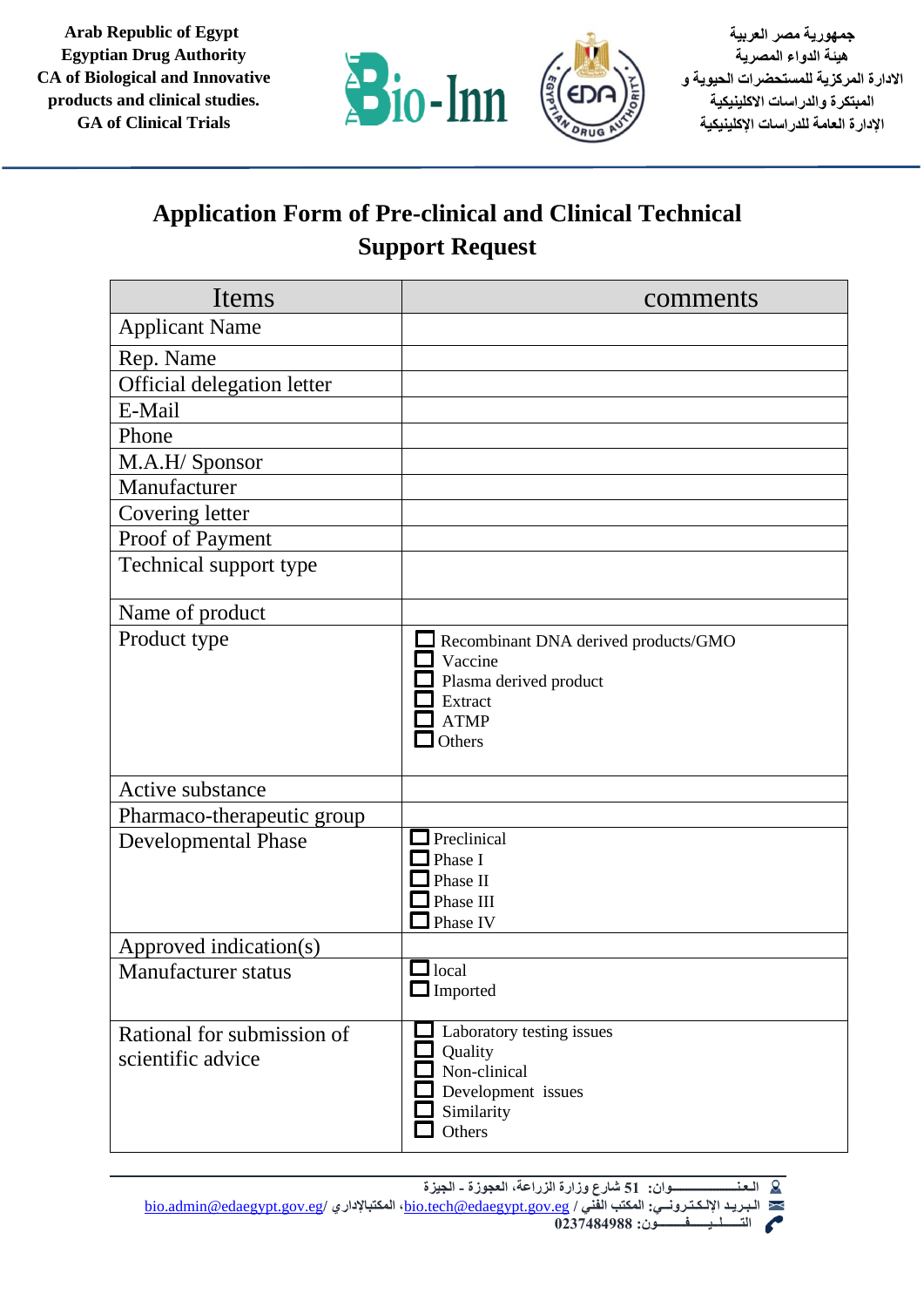**Arab Republic of Egypt Egyptian Drug Authority CA of Biological and Innovative products and clinical studies. GA of Clinical Trials**





**جمهورية مصر العربية هيئة الدواء المصرية االدارة المركزية للمستحضرات الحيوية و المبتكرة والدراسات االكلينيكية اإلدارة العامة للدراسات اإلكلينيكية** 

| <b>Regulatory status</b>                              | Pre-authorization<br>Post-authorization<br>Submitted to registration directorate (specify at                                                                                                                                                                                                                                                                                                                                                                                                                                                                                                                                                                                                                                                                                                                                                                                                                                                                                 |
|-------------------------------------------------------|------------------------------------------------------------------------------------------------------------------------------------------------------------------------------------------------------------------------------------------------------------------------------------------------------------------------------------------------------------------------------------------------------------------------------------------------------------------------------------------------------------------------------------------------------------------------------------------------------------------------------------------------------------------------------------------------------------------------------------------------------------------------------------------------------------------------------------------------------------------------------------------------------------------------------------------------------------------------------|
| Required scientific advice pre-<br>submission meeting | Yes<br>$\Box$ No                                                                                                                                                                                                                                                                                                                                                                                                                                                                                                                                                                                                                                                                                                                                                                                                                                                                                                                                                             |
| Value of the trial                                    | [Describe value propositions and how the<br>trial evidence will be used to support these]                                                                                                                                                                                                                                                                                                                                                                                                                                                                                                                                                                                                                                                                                                                                                                                                                                                                                    |
| <b>Background</b> information                         | [This section should give a comprehensive scientific<br>overview of the product development program, providing<br>relevant systematic information in sufficient detail, together<br>with a critical discussion. However, it should be kept in mind<br>that any information essential for the justification of a given<br>question should also be sufficiently discussed in the<br>corresponding Company's position. The proposed list of<br>subsections is neither meant to be exhaustive nor mandatory,<br>since the relevance or applicability of each subsection may<br>vary depending on the scope of the advice request. In this<br>respect, the potential direct or indirect relevance of the<br>information covered in relation to the questions posed should<br>be considered. Additional details can be included in study<br>protocols, study reports, investigators' brochure provided as<br>annexes. The use of tabulated overviews and graphs is<br>encouraged.] |
| Disease to be treated                                 | Outline main features of the disease and current<br>standard therapy (referencing relevant guidelines),<br>referring to relevant publications as well as any current<br>unmet $need(s)$                                                                                                                                                                                                                                                                                                                                                                                                                                                                                                                                                                                                                                                                                                                                                                                      |
| <b>Intended Indication</b>                            | Please specify the proposed wording for the intended<br>indication, posology, and any special precautions or<br>recommendations for use of the product (including a possible<br>risk management strategy                                                                                                                                                                                                                                                                                                                                                                                                                                                                                                                                                                                                                                                                                                                                                                     |
| Description of the product                            | Include mode of action, chemical structure, pharmacological<br>classification, proposed dosing regimen, route of<br>administration and details of any additional diagnostic tests,<br>medical devices or medical procedures that the use of the new<br>product will incorporate                                                                                                                                                                                                                                                                                                                                                                                                                                                                                                                                                                                                                                                                                              |
| Non-clinical information                              | Please provide brief information on pre-clinical trials in a<br>tabulated overview, only if these are relevant to the advice<br>sought.                                                                                                                                                                                                                                                                                                                                                                                                                                                                                                                                                                                                                                                                                                                                                                                                                                      |
| Clinical information                                  | A tabular overview of all clinical studies (completed,<br>ongoing and planned), should be included. Please try to<br>include study number, protocol synopsis, location(s), trial<br>objectives, trial design, randomisation, blinding, and                                                                                                                                                                                                                                                                                                                                                                                                                                                                                                                                                                                                                                                                                                                                   |

**الـعـنـــــــــــــــــــــوان: 51 شارع وزارة الزراعة، العجوزة - الجيزة**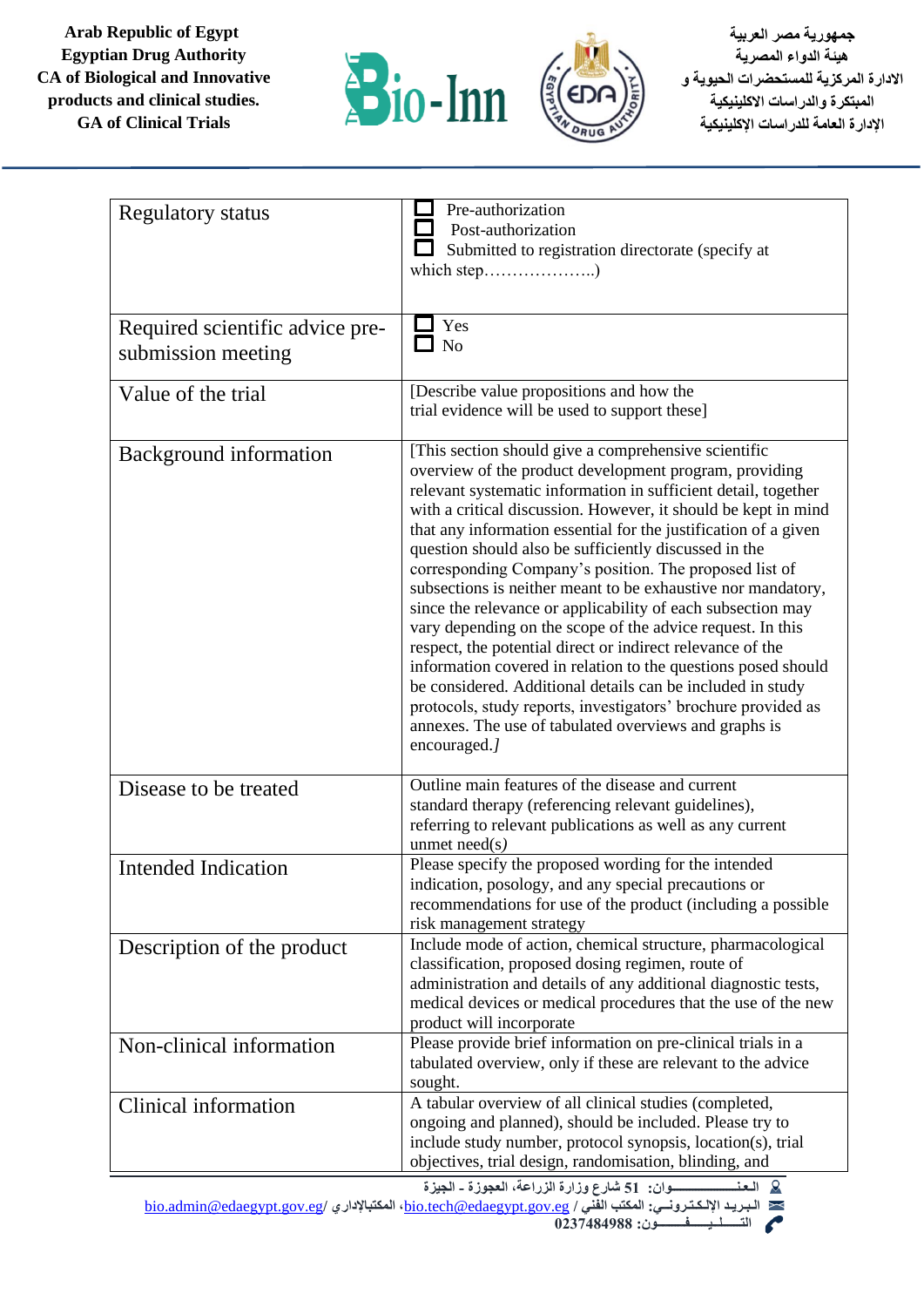**Arab Republic of Egypt Egyptian Drug Authority CA of Biological and Innovative products and clinical studies. GA of Clinical Trials**





| <b>Other NRAs Regulatory</b><br>status | intervention, patient population, inclusion/exclusion criteria,<br>identified subgroups, comparators, endpoints, health-related<br>quality of life (HRQL), duration/follow P up and methods of<br>analyses where applicable. Briefly include outcomes of<br>completed trials, including safety assessments. Whilst the<br>focus should be kept on the intended indication, the<br>development in other indications could be briefly summarised,<br>where relevant<br>[Describe the worldwide regulatory status of the<br>product (e.g. any existing MA, or planned MAA<br>timelines).] |            |            |                              |  |
|----------------------------------------|----------------------------------------------------------------------------------------------------------------------------------------------------------------------------------------------------------------------------------------------------------------------------------------------------------------------------------------------------------------------------------------------------------------------------------------------------------------------------------------------------------------------------------------------------------------------------------------|------------|------------|------------------------------|--|
|                                        | <b>Indication</b>                                                                                                                                                                                                                                                                                                                                                                                                                                                                                                                                                                      | <b>EMA</b> | <b>FDA</b> | <b>Others</b><br><b>NRAS</b> |  |
|                                        | Intended indication                                                                                                                                                                                                                                                                                                                                                                                                                                                                                                                                                                    |            |            |                              |  |
|                                        | Other indication #1                                                                                                                                                                                                                                                                                                                                                                                                                                                                                                                                                                    |            |            |                              |  |
|                                        | Other indication #2                                                                                                                                                                                                                                                                                                                                                                                                                                                                                                                                                                    |            |            |                              |  |
| Questions and<br>Company's positions   | It is recommended that questions are phrased in a way to allow<br>for an unambiguous understanding of the question.                                                                                                                                                                                                                                                                                                                                                                                                                                                                    |            |            |                              |  |
|                                        | -The scope should be carefully considered in order to avoid too<br>broad or too narrow questions.                                                                                                                                                                                                                                                                                                                                                                                                                                                                                      |            |            |                              |  |
|                                        | Questions should be ordered in the corresponding section<br>according to the expertise (also multidisciplinary) required for<br>the assessment, and numbered sequentially.                                                                                                                                                                                                                                                                                                                                                                                                             |            |            |                              |  |
|                                        | Each question should be followed by a corresponding, separate<br>Company's position including a comprehensive justification of<br>the chosen approach.                                                                                                                                                                                                                                                                                                                                                                                                                                 |            |            |                              |  |
|                                        | All key information about the topic should be sufficiently<br>discussed, so that the Company position can function as a<br>'stand-alone' argument.                                                                                                                                                                                                                                                                                                                                                                                                                                     |            |            |                              |  |
|                                        | Issues to be covered could include the following: context and<br>proposal, other options (potentially) considered together with a<br>critical discussion on the relative merits and drawbacks of<br>various approaches, possible consequences and eventual<br>measures to ameliorate these. In general, an extension of 1 to 3<br>pages for each Company position is recommended.                                                                                                                                                                                                      |            |            |                              |  |